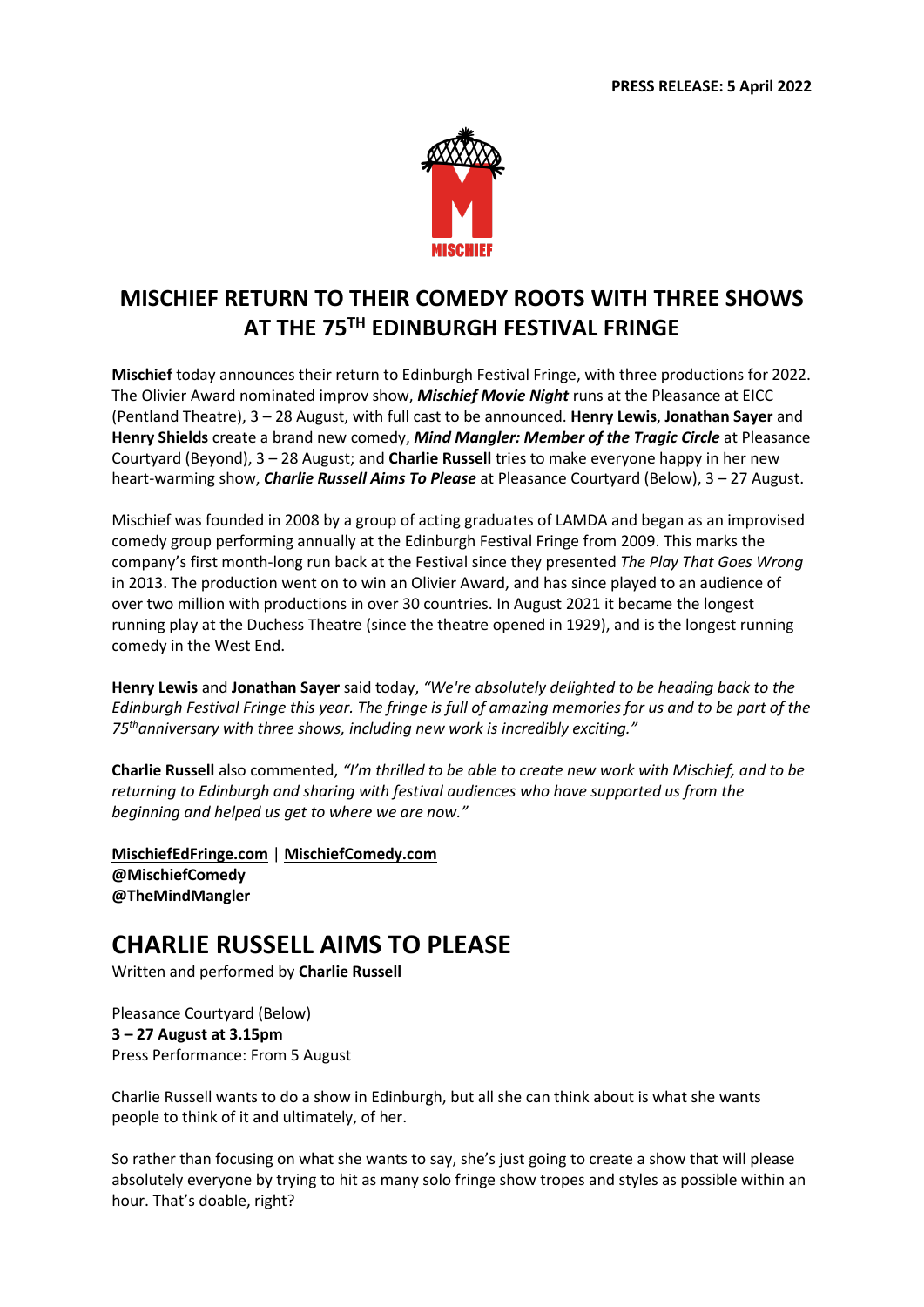**Charlie Russell** is an actor, writer, improviser, and Creative Associate of Mischief Theatre. Charlie is an original creator and cast member of all of Mischief's work so far, including *The Play That Goes Wrong* (UK tour/West End/Broadway), *Peter Pan Goes Wrong* (Pleasance/West End/BBC1 adaptation), *The Comedy About a Bank Robbery* (West End), *Groan Ups* (West End), *Mischief Movie Night* (London/UK tour*) A Christmas Carol Goes Wrong* (BBC1), and *The Goes Wrong Show* (BBC1). Charlie co-produced (as part of Mischief) the *Mischief Movie Night* (London/UK tour, 2017/2018). In 2019 she produced *Piano\_Play* (Edinburgh Festival Fringe). Her other acting credits include *And Then There Were None* (BBC1 & Mammoth Screen).

# **MISCHIEF MOVIE NIGHT**

Pleasance at EICC (Pentland Theatre) **3 – 28 August at 6.30pm** Press performance: From 5 August

Starring them, directed by you, every show is different with you suggesting a genre, location and title, and Mischief hilariously bring the show to life, complete with rewinds, directors cuts, thrilling live music and DVD extras that will have you howling with laughter.

Over 100,000 households tuned in from over 45 countries to watch the live streamed version in lockdown, now see Mischief's Olivier-nominated improv delight live on stage.

# **MIND MANGLER: MEMBER OF THE TRAGIC CIRCLE**

By **Henry Lewis**, **Jonathan Sayer** and **Henry Shields**

Pleasance Courtyard (Beyond) **3 – 28 August 2022 at 9.30pm** Press Performance: From 5 August

Mind Mangler returns to the stage at the 2022 Edinburgh Fringe following a reasonably good twonight run at the Luton Holiday Inn conference centre, suite 2b. His new spectacular is predicted to spiral into chaos as he attempts to read your mind.

Performed by Henry Lewis and Jonathan Sayer.

**Jonathan Sayer** is an Olivier Award-winning writer, actor, producer and Director of Mischief. His work has been performed in over 40 countries worldwide. Theatre credits include *Mischief Movie Night In* (co-creator/actor/producer - live stream), *Magic Goes Wrong* (writer/actor – West End/Lowry/UK Tour - Nominated for Best New Entertainment/Comedy Play - Olivier Award 2020, cocreated with magicians Penn & Teller), *Groan Ups* (writer/actor - West End/UK tour), *Mischief Movie Night* (co-creator/actor/producer- West End/UK tours - nominated Best New Comedy - Olivier Award 2018), *The Comedy About a Bank Robbery* (writer/actor- Criterion Theatre/UK tour), *Peter Pan Goes Wrong* (writer/actor- UK tour/West End), *The Play That Goes Wrong* (actor/writer - Lyceum Theatre, Broadway/Duchess Theatre, West End/UK and international tour - Best New Comedy - Olivier Award and WhatsOnStage Award), *Lights! Camera! Improvise!* (actor, improviser, producer - Spirit of the Fringe Award 2013, Best Improv Show Award 2012) and *Happy Birthday Simon* (actor, Orange Tree Theatre). Television credits include *The Goes Wrong Show* (BBC1, writer/actor), *Peter Pan Goes Wrong* (BBC1, writer/actor/associate producer), *The Royal Variety Performance: The Play That Goes Wrong* (ITV, writer/actor), *A Christmas Carol Goes Wrong* (BBC1, writer/actor). Jonathan has also appeared in *We are Most Amused and Amazed* (ITV1), *Keep it in the Family* (ITV1), *Children in Need*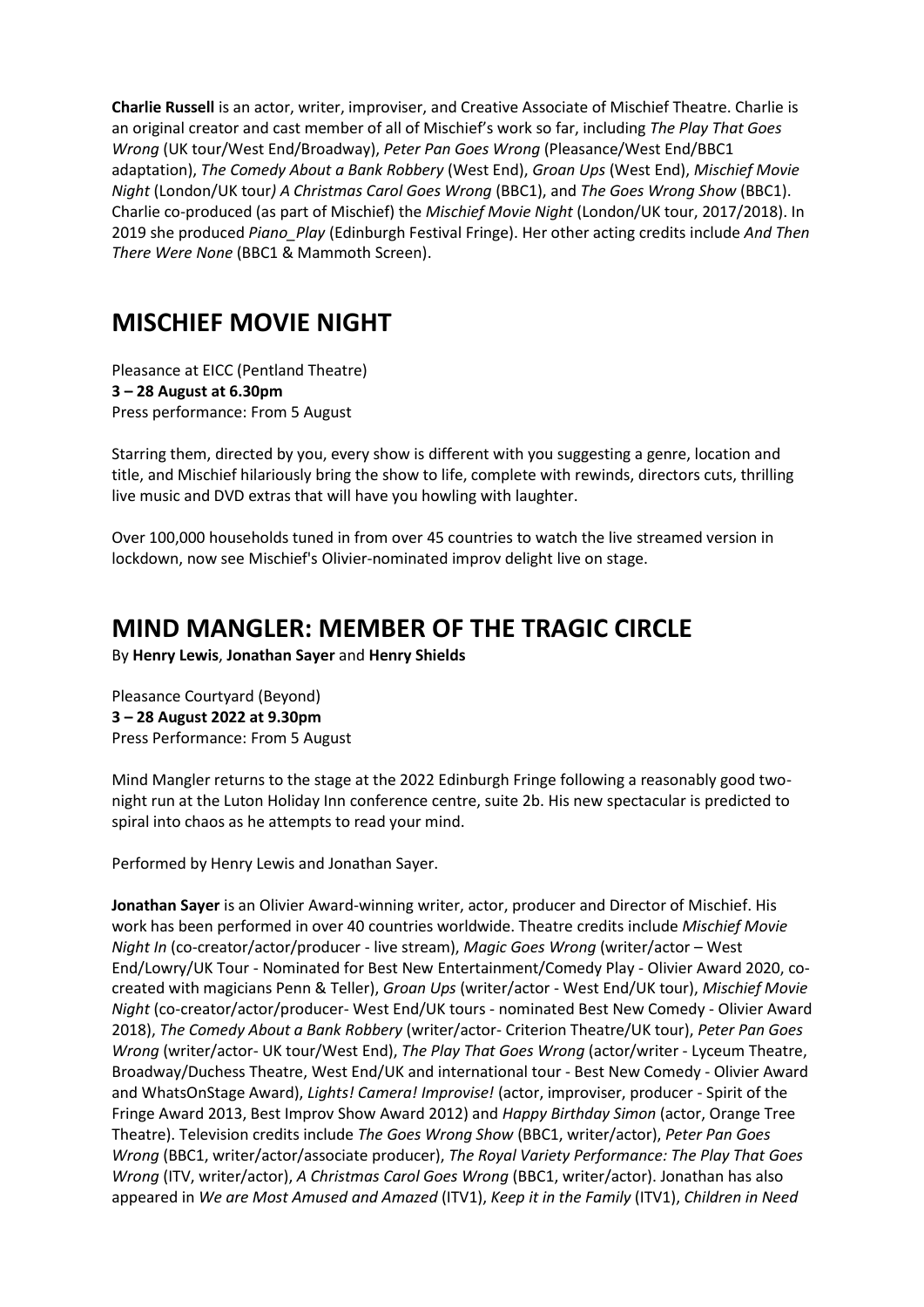*2020* (BBC1) and *Comic Relief 2022* (BBC1). Jonathan is a trustee for Mousetrap Theatre Projects and is the co-chair of Ashton United Football Club. He is currently working on his first book.

**Henry Lewis** is an Olivier Award-winning writer, actor and Director of Mischief, whose work has been produced in over 40 countries worldwide. Theatre credits include *Mischief Movie Night In* (cocreator/actor/producer - live stream), *Magic Goes Wrong* (writer/actor – West End/Lowry, 2020 Olivier nominee for Best New Entertainment/Comedy Play, co-created with Penn & Teller), *The Goes Wrong Show* (BBC1, writer/actor), *Groan Ups* (West End, writer/actor), *Mischief Movie Night* (West End/UK tours – 2018 Olivier Award nominee for Best New Comedy), *The Comedy About a Bank Robbery* (West End—2017 Olivier Award nominee for Best New Comedy), *The Play That Goes Wrong* (writer/actor, West End/Broadway/UK and international tours —2015 Olivier Award winner of Best New Comedy and WhatsOnStage Awards 2014), *Peter Pan Goes Wrong* (BBC1, West End/UK tour — 2016 Olivier nominee for Best New Comedy), *A Christmas Carol Goes Wrong* (BBC1, writer/actor). Henry has appeared at *The Royal Variety Performance* (ITV1), *We are Most Amused and Amazed* (ITV1), *Keep it in the Family* (ITV1), *Children in Need 2020* (BBC1) and *Comic Relief 2022* (BBC1). Henry produced and performed in the critically acclaimed revival of *Mercury Fur* (Trafalgar Studios— Off-West End Awards nominee for Best Production), *Beasts & Beauties* (Hampstead Theatre) and produced the UK premiere of Tracy Letts' *Superior Donuts* (Southwark Playhouse winner of Peter Brook Empty Space Award). Henry created and founded *The Mystery Agency*.

**Henry Shields** is an Olivier award-winning writer, has been a member of Mischief Theatre since 2009 and is a Creative Associate of the company. Theatre credits include *Magic Goes Wrong* (writer/actor – West End/Lowry/UK Tour - Nominated for Best New Entertainment/Comedy Play - Olivier Award 2020, co-created with magicians Penn & Teller), *Groan Ups* (West End, writer/actor), *Peter Pan Goes Wrong* (writer/actor - 2016 Olivier Award nominee for Best New Comedy), *The Comedy About a Bank Robbery* (writer/actor), *The Play That Goes Wrong* (writer/actor - winner 2015 Olivier Award and WhatsOnStage Award for Best New Comedy), *The Nativity Goes Wrong* (writer), and *The Busy Body* (Southwark Playhouse). Television credits include *The Goes Wrong Show* (BBC1), *Peter Pan Goes Wrong* (BBC1), and *A Christmas Carol Goes Wrong* (BBC1).

Mind Mangler and Mickey are based on characters originally created in *Magic Goes Wrong* by Henry Lewis, Jonathan Sayer & Henry Shields and Penn & Teller

### **LISTINGS**

**Box Office: [www.pleasance.co.uk](http://www.pleasance.co.uk/)**

### **CHARLIE RUSSELL AIMS TO PLEASE**

Pleasance Courtyard (Below) 3 – 27 August (except 15 August) at 3.15pm Press Performance: From 5 August

### **Tickets:**

£12.50 - £14 (concessions: £10.50 - £12) 3 – 4 August: £10 (previews) 8 – 9 August: 2 for 1

#### **MISCHIEF MOVIE NIGHT**

Pleasance at EICC (Pentland Theatre) 3 – 28 August (except 15 August) at 6.30pm Press Performance: From 5 August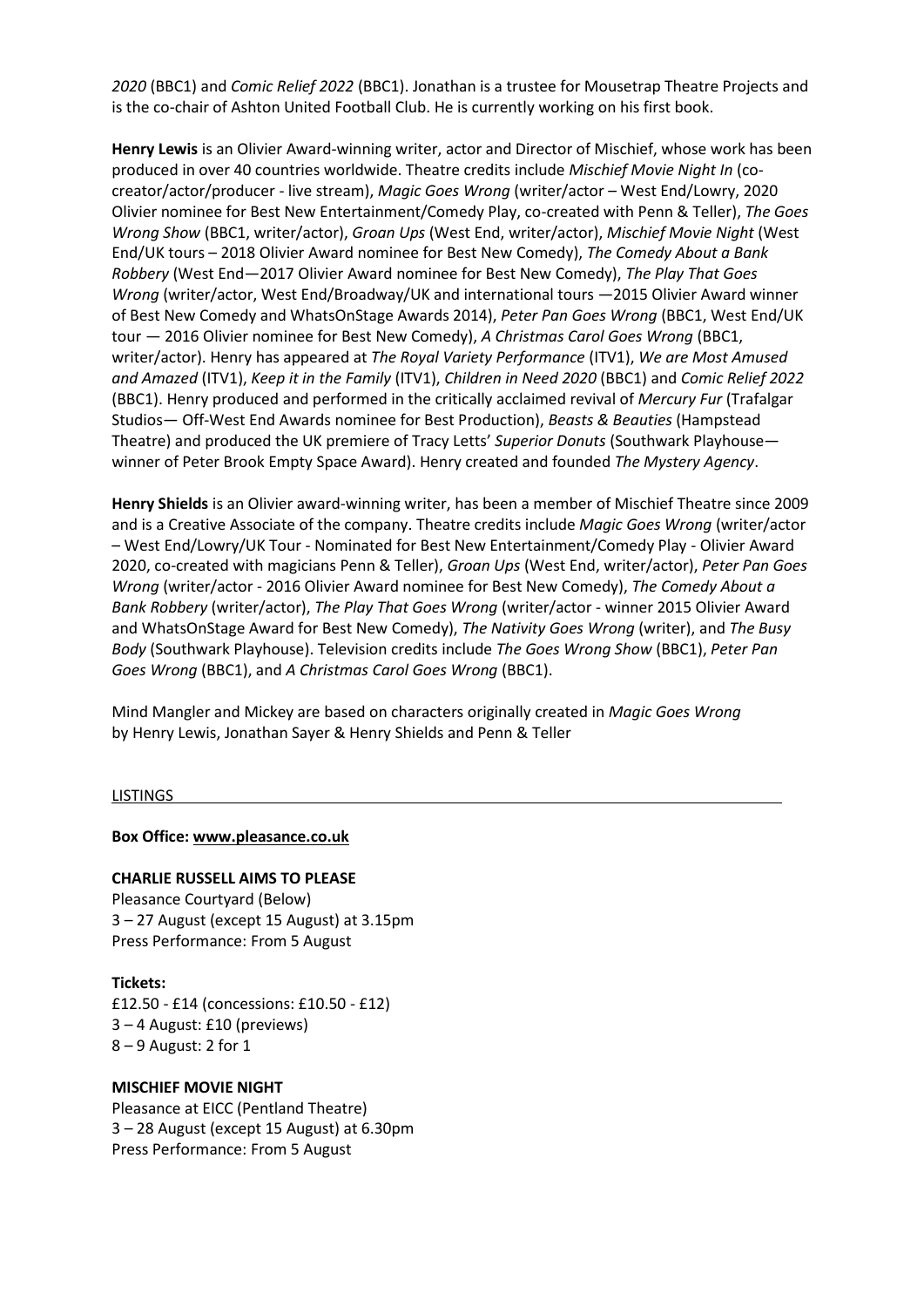**Tickets:** £17 - £19.50 (concessions: £15 - £17.50) 3 – 4 August: £10 (previews) 8 – 9 August: 2 for 1

## **MIND MANGLER: MEMBER OF THE TRAGIC CIRCLE**

Pleasance Courtyard (Beyond) 3 – 28 August (except 15 August) at 9.30pm Press Performance: From 5 August

## **Tickets:**

£16 - £18.50 (concessions £14 - £16.50) 3 – 4 August: £10 (previews) 8 – 9 August: 2 for 1

All Mischief shows will include access performances with dates confirmed soon. Please visit MischiefEdFringe.com for announcements.

## NOTES TO EDITORS

## **MISCHIEF**

Mischief Theatre Ltd. was founded in 2008 by a group of acting graduates of LAMDA and began as an improvised comedy group. Mischief performs across the UK and internationally with original scripted and improvised work and also has a programme of workshops. The company is owned and controlled by its original members and is led by a creative group and its directors Henry Lewis and Jonathan Sayer.

Pre pandemic, Mischief had multiple productions playing in New York and London. *The Play That Goes Wrong* (Duchess Theatre, which re-opened 18 June 2021), *The Comedy About A Bank Robbery* (which played at the Criterion Theatre for four years) and following a record-breaking two-year run on Broadway it was represented Off Broadway by *The Play That Goes Wrong* (New World Stages since 2019, re-opened October 2021, co-produced with Kevin McCollum and JJ Abrams). In September 2019 the company started a West End residency at the Vaudeville Theatre with *Groan Ups* followed by *Magic Goes Wrong*. *Magic Goes Wrong* returned to the West End for a limited run at The Apollo Theatre from October 2021. Other Mischief productions, including *Peter Pan Goes Wrong*, regularly tour the UK, USA and worldwide.

In 2017 Mischief Theatre Ltd. and Kenny Wax & Stage Presence, the producers of all the company's West End productions, formed Mischief Worldwide Ltd. to manage the rights to all Mischief projects in all artforms. Mischief Worldwide Ltd., based in London, licenses copyrights, trademarks and other Mischief properties to producers, distributors, publishers and others around the world.

Mischief was first seen on television in the Royal Variety Performance of 2015 and subsequently in two BBC One Christmas specials, *Peter Pan Goes Wrong* (2016) and *A Christmas Carol Goes Wrong* (2017). In 2018 Mischief Worldwide Ltd. and the Anthology Group formed Mischief Screen Ltd., an independent TV production company headed by CEO Hilary Strong. Their Royal Television Society award-winning BBC One series *The Goes Wrong Show* aired in December 2019 with a Christmas special, further episodes in early 2020, and a hit Nativity special last Christmas. The second series aired in September 2021 on BBC One and iPlayer where the gang tackled a Downton-esque family saga and a US-style prison break drama, with predictably disastrous results.

All the companies develop, create and perform under the single name of Mischief. Mischief is developing new works of comedy for theatre, TV, film and other media.